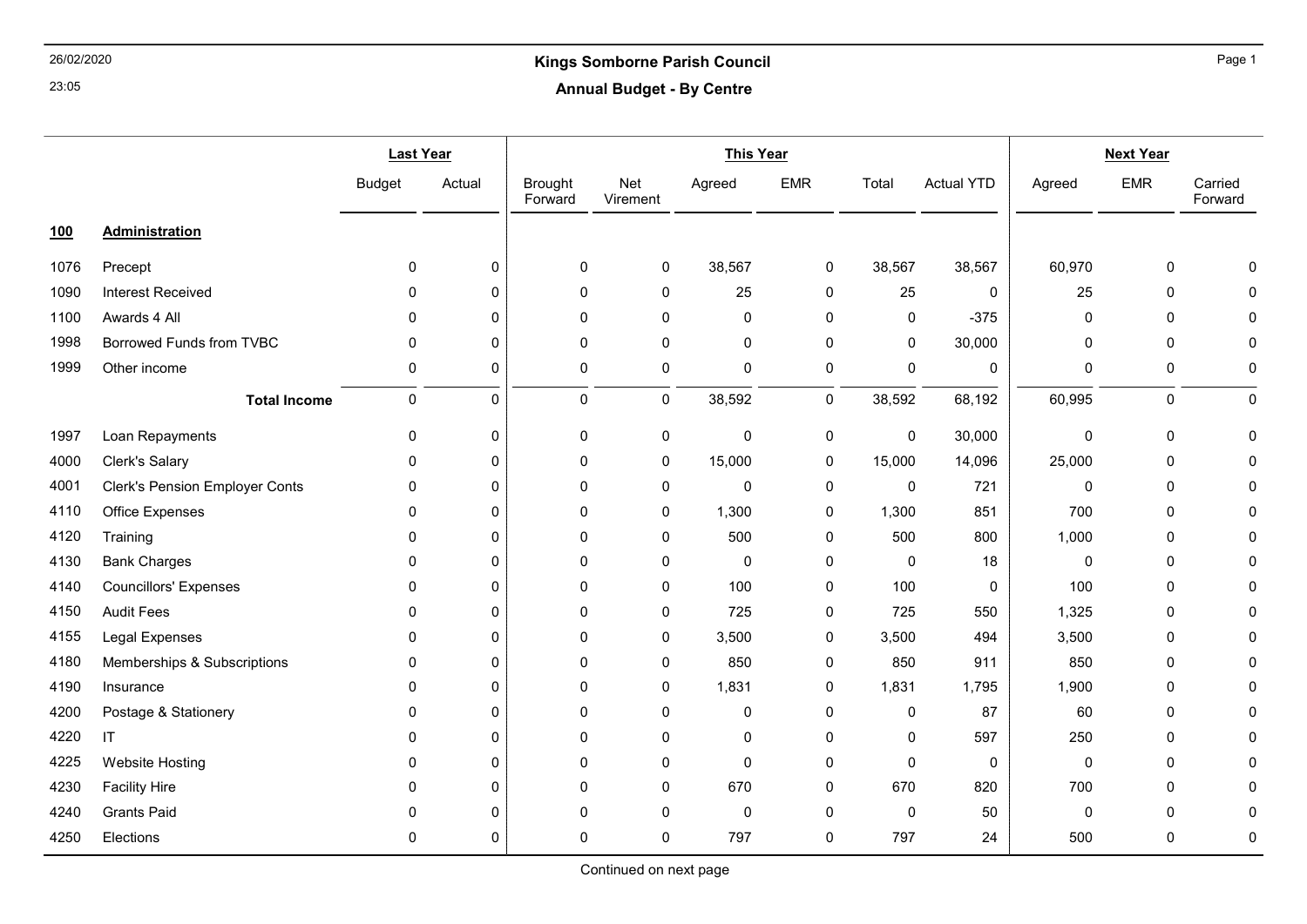## 26/02/2020 Kings Somborne Parish Council Annual Budget - By Centre

|            |                                       | <b>Last Year</b> |              |                           | <b>This Year</b> |                      |              |                      |                   | <b>Next Year</b> |             |                    |  |
|------------|---------------------------------------|------------------|--------------|---------------------------|------------------|----------------------|--------------|----------------------|-------------------|------------------|-------------|--------------------|--|
|            |                                       | <b>Budget</b>    | Actual       | <b>Brought</b><br>Forward | Net<br>Virement  | Agreed               | <b>EMR</b>   | Total                | <b>Actual YTD</b> | Agreed           | <b>EMR</b>  | Carried<br>Forward |  |
| 4340       | <b>General Maintenance</b>            | $\mathbf 0$      | $\Omega$     | $\pmb{0}$                 | $\pmb{0}$        | $\mathbf 0$          | $\mathbf 0$  | $\mathbf 0$          | 90                | $\mathbf 0$      | $\mathbf 0$ | $\Omega$           |  |
| 4700       | Interest payable                      | $\mathbf{0}$     | $\Omega$     | $\mathbf 0$               | $\pmb{0}$        | 1,500                | $\pmb{0}$    | 1,500                | 0                 | 1,500            | $\mathbf 0$ | $\Omega$           |  |
| 4999       | <b>Sundry Expenses</b>                | $\mathbf 0$      | $\mathbf{0}$ | 0                         | $\pmb{0}$        | $\mathsf 0$          | 0            | 0                    | 20                | 100              | 0           | 0                  |  |
|            | <b>Overhead Expenditure</b>           | $\mathbf 0$      | $\mathbf{0}$ | $\mathbf 0$               | 0                | 26,773               | 0            | 26,773               | 51,925            | 37,485           | $\mathbf 0$ | $\pmb{0}$          |  |
|            | <b>Movement to/(from) Gen Reserve</b> | $\mathbf 0$      | $\Omega$     |                           |                  | 11,819               |              | 11,819               | 16,267            | 23,510           |             |                    |  |
| <b>110</b> | <b>Services &amp; Projects</b>        |                  |              |                           |                  |                      |              |                      |                   |                  |             |                    |  |
| 4300       | Grant Aid LGA s137                    | $\mathbf 0$      | $\Omega$     | 0                         | 0                | 1,500                | $\mathbf 0$  | 1,500                | 1,725             | 2,000            | $\pmb{0}$   |                    |  |
| 4310       | Communications                        | $\Omega$         | $\Omega$     | $\mathbf 0$               | $\mathbf 0$      | 300                  | $\mathbf 0$  | 300                  | 0                 | 300              | 0           | $\Omega$           |  |
| 4320       | Vandalism Repairs                     | $\Omega$         | $\Omega$     | $\Omega$                  | $\mathbf{0}$     | 250                  | $\mathbf{0}$ | 250                  | 0                 | 250              | $\Omega$    | $\Omega$           |  |
| 4330       | Biodiversity                          | $\Omega$         | $\Omega$     | $\mathbf 0$               | 0                | 50                   | $\mathbf 0$  | 50                   | 0                 | 50               | $\mathbf 0$ | $\Omega$           |  |
| 4340       | <b>General Maintenance</b>            | $\Omega$         | $\Omega$     | $\mathbf 0$               | 0                | 2,150                | 0            | 2,150                | 2,052             | 2,225            | $\mathbf 0$ | ∩                  |  |
| 4341       | Dog Bin Emptying                      | $\mathbf{0}$     | $\Omega$     | $\mathbf 0$               | 0                | 650                  | $\mathbf 0$  | 650                  | 58                | 650              | $\Omega$    | $\Omega$           |  |
| 4350       | Parish Clock                          | $\Omega$         | $\Omega$     | $\mathbf 0$               | 0                | 200                  | $\mathbf 0$  | 200                  | 178               | 200              | $\Omega$    | $\Omega$           |  |
| 4355       | Entertainment LGA s145                | $\mathbf 0$      | $\Omega$     | $\mathbf 0$               | $\pmb{0}$        | 675                  | 0            | 675                  | 500               | 675              | $\mathbf 0$ | $\mathbf 0$        |  |
|            | <b>Overhead Expenditure</b>           | $\pmb{0}$        | $\mathbf{0}$ | $\pmb{0}$                 | $\mathbf 0$      | 5,775                | $\mathsf 0$  | 5,775                | 4,513             | 6,350            | $\mathsf 0$ | $\mathbf 0$        |  |
|            | <b>Movement to/(from) Gen Reserve</b> | $\mathbf{0}$     | $\Omega$     |                           |                  | $\overline{(5,775)}$ |              | $\overline{(5,775)}$ | (4, 513)          | (6,350)          |             |                    |  |
| <u>120</u> | <b>Burial Board</b>                   |                  |              |                           |                  |                      |              |                      |                   |                  |             |                    |  |
| 1099       | Donations received                    | $\mathbf{0}$     | $\Omega$     | $\mathbf 0$               | 0                | $\mathbf 0$          | 0            | 0                    | 50                | $\Omega$         | $\mathbf 0$ | ∩                  |  |
| 1200       | Internment Income                     | $\mathbf 0$      | $\Omega$     | 0                         | 0                | 2,000                | 0            | 2,000                | 1,690             | 1,400            | 0           | $\Omega$           |  |
| 1210       | Memorial Income                       | $\Omega$         | $\Omega$     | $\mathbf 0$               | 0                | 1,250                | 0            | 1,250                | 570               | 600              | $\Omega$    | 0                  |  |
| 1220       | <b>Purchased Graves</b>               | $\mathbf{0}$     | $\Omega$     | $\mathbf 0$               | 0                | 2,500                | 0            | 2,500                | 800               | 2,000            | $\mathbf 0$ | $\Omega$           |  |
|            | <b>Total Income</b>                   | $\mathbf 0$      | $\mathbf{0}$ | $\mathbf 0$               | $\mathbf 0$      | 5,750                | $\mathbf 0$  | 5,750                | 3,110             | 4,000            | $\mathbf 0$ | $\mathbf 0$        |  |
|            |                                       |                  |              |                           |                  |                      |              |                      |                   |                  |             |                    |  |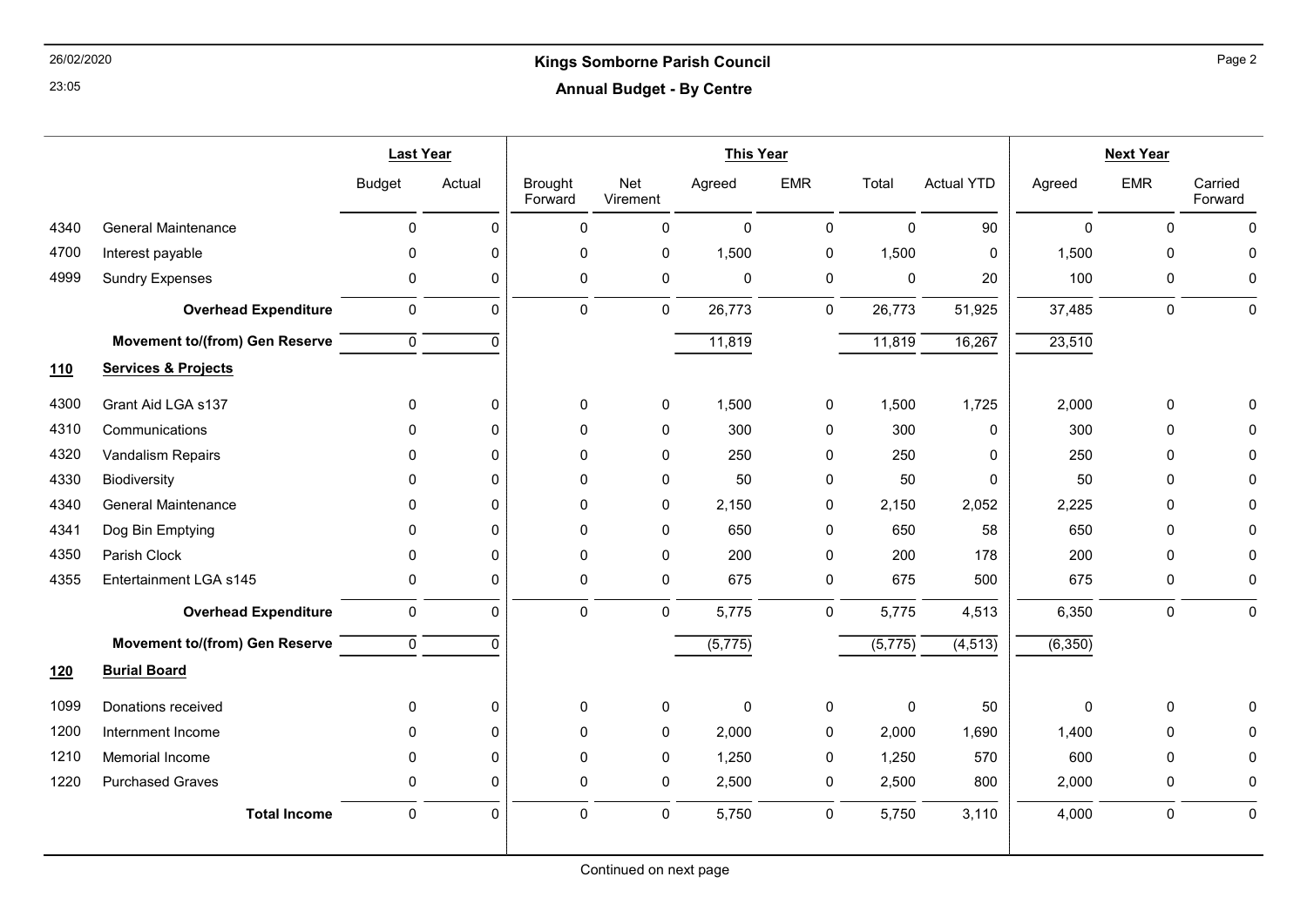#### 26/02/2020 Kings Somborne Parish Council Annual Budget - By Centre

|            |                                       | <b>Last Year</b> |                  | <b>This Year</b>          |                 |             |             |              |                   | <b>Next Year</b> |             |                    |  |
|------------|---------------------------------------|------------------|------------------|---------------------------|-----------------|-------------|-------------|--------------|-------------------|------------------|-------------|--------------------|--|
|            |                                       | <b>Budget</b>    | Actual           | <b>Brought</b><br>Forward | Net<br>Virement | Agreed      | <b>EMR</b>  | Total        | <b>Actual YTD</b> | Agreed           | <b>EMR</b>  | Carried<br>Forward |  |
| 4340       | <b>General Maintenance</b>            | $\mathbf 0$      | $\mathbf{0}$     | 0                         | $\mathbf 0$     | $\mathbf 0$ | $\mathbf 0$ | $\mathbf{0}$ | $\mathbf 0$       | 200              | $\mathbf 0$ | $\Omega$           |  |
| 4400       | <b>Cemetery Maintenance</b>           | $\Omega$         | $\Omega$         | $\mathbf 0$               | 0               | 2,000       | 0           | 2,000        | 1,326             | 2,000            | $\Omega$    |                    |  |
| 4410       | Church Yard                           | $\Omega$         | $\Omega$         | $\mathbf 0$               | $\mathbf 0$     | 2,000       | 0           | 2,000        | 900               | 1,200            | 0           |                    |  |
| 4420       | <b>General Maintenance</b>            | 0                | $\Omega$         | $\mathbf 0$               | 0               | $\mathbf 0$ | 0           | $\mathbf 0$  | 596               | 600              | 0           |                    |  |
|            | <b>Overhead Expenditure</b>           | 0                | $\mathbf 0$      | 0                         | 0               | 4,000       | 0           | 4,000        | 2,821             | 4,000            | $\mathsf 0$ | $\pmb{0}$          |  |
|            | <b>Movement to/(from) Gen Reserve</b> | $\mathbf 0$      | $\Omega$         |                           |                 | 1,750       |             | 1,750        | 289               | 0                |             |                    |  |
| <u>130</u> | <b>Open Spaces</b>                    |                  |                  |                           |                 |             |             |              |                   |                  |             |                    |  |
| 1300       | Sports Field Income                   | $\Omega$         | $\Omega$         | 0                         | 0               | 720         | 0           | 720          | 353               | 400              | 0           |                    |  |
| 1999       | Other income                          | 0                | 0                | $\pmb{0}$                 | $\mathsf 0$     | $\pmb{0}$   | 0           | $\mathbf 0$  | 100               | 0                | $\pmb{0}$   | 0                  |  |
|            | <b>Total Income</b>                   | $\mathbf 0$      | $\Omega$         | $\mathbf 0$               | $\pmb{0}$       | 720         | $\mathbf 0$ | 720          | 453               | 400              | $\mathsf 0$ | $\mathbf 0$        |  |
| 4340       | <b>General Maintenance</b>            | $\mathbf{0}$     | $\Omega$         | $\mathbf 0$               | 0               | $\mathbf 0$ | 0           | $\mathbf 0$  | 428               | 0                | 0           |                    |  |
| 4500       | 3 Fields                              | 0                | $\Omega$         | $\mathbf 0$               | 0               | 2,000       | $\mathbf 0$ | 2,000        | 1,225             | 2,000            | $\Omega$    |                    |  |
| 4510       | Village Green                         | 0                | $\Omega$         | $\mathbf{0}$              | $\mathbf{0}$    | 800         | 0           | 800          | 25                | 100              | 0           |                    |  |
| 4520       | Muss Lane                             | 0                | $\Omega$         | $\mathbf 0$               | 0               | 200         | 0           | 200          | 480               | 500              | 0           |                    |  |
| 4530       | Up Somborne Rec                       | $\Omega$         | $\Omega$         | $\mathbf{0}$              | 0               | 400         | $\mathbf 0$ | 400          | 260               | 1,300            | $\Omega$    |                    |  |
| 4540       | King's Somborne Rec                   | 0                | $\Omega$         | $\mathbf{0}$              | 0               | 4,000       | 0           | 4,000        | 2,391             | 3,500            | $\Omega$    |                    |  |
| 4606       | Play Equipment Replacement            | $\mathbf 0$      | $\Omega$         | $\mathbf 0$               | 0               | $\mathbf 0$ | 0           | 0            | 0                 | 2,000            | 0           |                    |  |
| 4615       | Tree works & maintenance              | 0                | $\Omega$         | $\mathbf 0$               | 0               | $\mathbf 0$ | 0           | 0            | 202               | 2,000            | 0           | 0                  |  |
|            | <b>Overhead Expenditure</b>           | $\pmb{0}$        | $\mathbf 0$      | $\pmb{0}$                 | $\mathsf 0$     | 7,400       | $\mathbf 0$ | 7,400        | 5,011             | 11,400           | $\mathsf 0$ | 0                  |  |
|            | <b>Movement to/(from) Gen Reserve</b> | $\mathbf 0$      | $\Omega$         |                           |                 | (6,680)     |             | (6,680)      | (4, 558)          | (11,000)         |             |                    |  |
| <u>140</u> | <b>Amenities</b>                      |                  |                  |                           |                 |             |             |              |                   |                  |             |                    |  |
| 4340       | <b>General Maintenance</b>            | 0                | $\boldsymbol{0}$ | $\pmb{0}$                 | 0               | 400         | 0           | 400          | 414               | 400              | 0           |                    |  |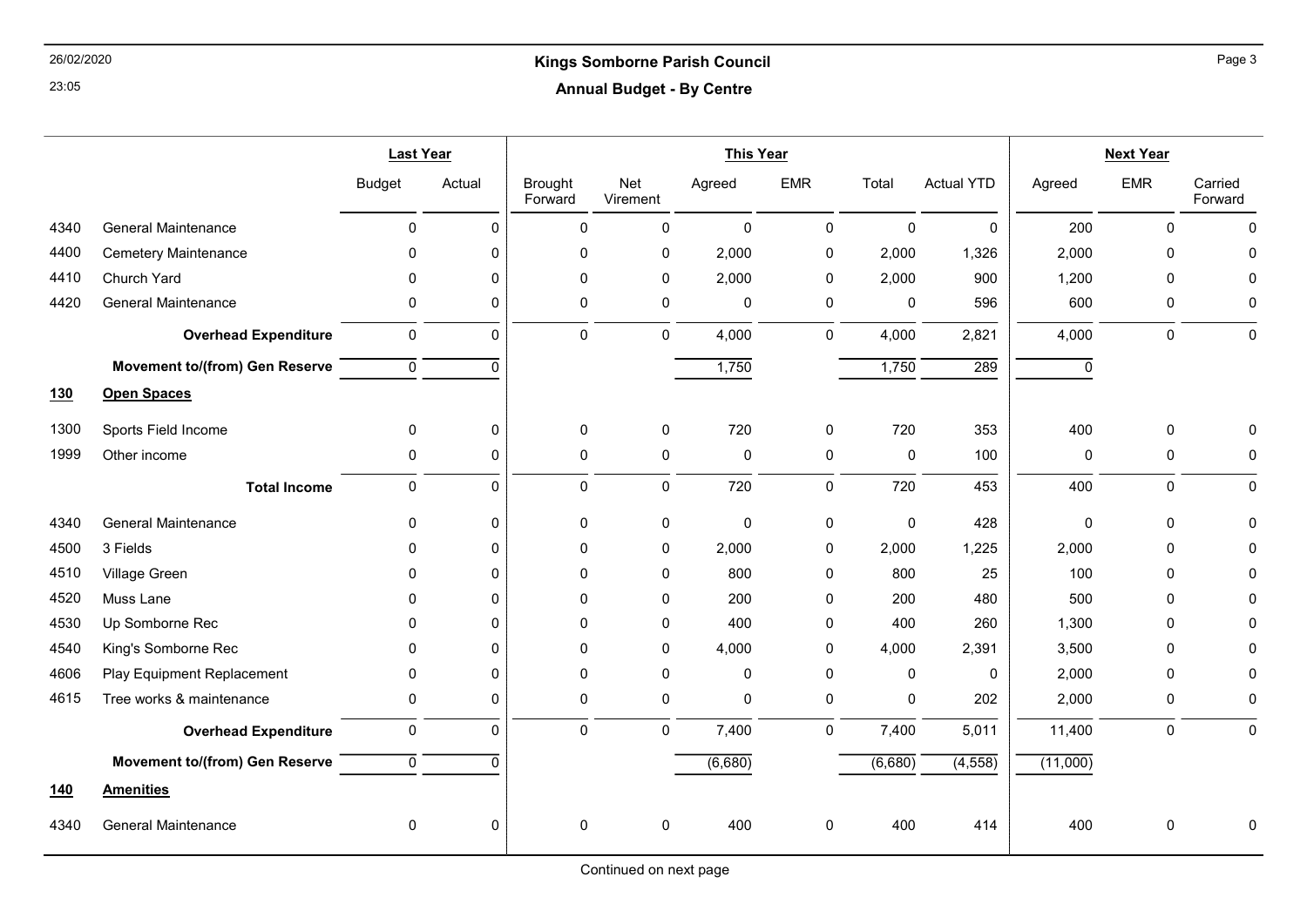#### 26/02/2020 Kings Somborne Parish Council Annual Budget - By Centre

|            |                                       | <b>Last Year</b>    |              | <b>This Year</b>          |                 |             |             | <b>Next Year</b> |                   |          |            |                    |
|------------|---------------------------------------|---------------------|--------------|---------------------------|-----------------|-------------|-------------|------------------|-------------------|----------|------------|--------------------|
|            |                                       | <b>Budget</b>       | Actual       | <b>Brought</b><br>Forward | Net<br>Virement | Agreed      | <b>EMR</b>  | Total            | <b>Actual YTD</b> | Agreed   | <b>EMR</b> | Carried<br>Forward |
| 4600       | Play Equipment Maintenance            | $\mathbf 0$         | $\mathbf{0}$ | $\Omega$                  | 0               | 600         | $\mathbf 0$ | 600              | 448               | 600      | $\Omega$   | 0                  |
| 4610       | Community Safety / SLR                | $\mathbf{0}$        | 0            | 0                         | 0               | 1,250       | 0           | 1,250            | 1,772             | 1,600    | 0          | $\Omega$           |
| 4620       | <b>Street Lighting</b>                | 0                   | $\mathbf{0}$ | $\Omega$                  | 0               | 47          | $\mathbf 0$ | 47               | 23                | 60       | $\Omega$   | O                  |
| 4630       | <b>MUGA Maintenance</b>               | 0                   | $\mathbf{0}$ | $\Omega$                  | 0               | 500         | 0           | 500              | 0                 | 500      | 0          | 0                  |
|            | <b>Overhead Expenditure</b>           | 0                   | $\mathbf 0$  | 0                         | 0               | 2,797       | 0           | 2,797            | 2,658             | 3,160    | 0          | 0                  |
|            | <b>Movement to/(from) Gen Reserve</b> | $\mathbf 0$         | $\Omega$     |                           |                 | (2,797)     |             | (2,797)          | (2,658)           | (3, 160) |            |                    |
| <u>150</u> | NDP                                   |                     |              |                           |                 |             |             |                  |                   |          |            |                    |
| 4170       | <b>Consultancy Fees</b>               | $\mathbf{0}$        | $\mathbf{0}$ | 0                         | 0               | 2,000       | 0           | 2,000            | 4,313             | 500      | 0          |                    |
| 4310       | Communications                        | 0                   | $\mathbf{0}$ | $\Omega$                  | 0               | 1,000       | 0           | 1,000            | $\mathbf 0$       | 400      | $\Omega$   | O                  |
| 5000       | Petrol and Travel expenses            | 0                   | $\mathbf{0}$ | 0                         | 0               | $\mathbf 0$ | $\pmb{0}$   | $\mathbf 0$      | 70                | 100      | 0          | 0                  |
|            | <b>Overhead Expenditure</b>           | $\pmb{0}$           | $\mathbf 0$  | 0                         | 0               | 3,000       | 0           | 3,000            | 4,383             | 1,000    | 0          | $\pmb{0}$          |
|            | <b>Movement to/(from) Gen Reserve</b> | $\mathbf 0$         | $\Omega$     |                           |                 | (3,000)     |             | (3,000)          | (4, 383)          | (1,000)  |            |                    |
| <u>160</u> | <b>Pre-School / Community buildin</b> |                     |              |                           |                 |             |             |                  |                   |          |            |                    |
| 1100       | Awards 4 All                          | $\mathbf{0}$        | $\mathbf 0$  | 0                         | 0               | 10,000      | 0           | 10,000           | 8,146             | 0        | 0          | O                  |
| 1103       | Village Hall Contribution             | 0                   | 0            | $\Omega$                  | 0               | 30,000      | 0           | 30,000           | 36,117            | 0        | $\Omega$   |                    |
| 1104       | <b>HCC Grant - Rosellen Lambert</b>   | 0                   | 0            | 0                         | 0               | 25,000      | 0           | 25,000           | 25,000            | 0        | 0          | O                  |
| 1105       | TVBC CAF - Jenny Brain                | 0                   | $\mathbf 0$  | 0                         | 0               | 25,000      | 0           | 25,000           | 25,000            | 0        | 0          | 0                  |
| 1106       | TVBC CIL - Oliver McCarthy            | $\mathbf{0}$        | $\Omega$     | 0                         | 0               | 95,000      | 0           | 95,000           | 95,000            | 0        | $\Omega$   | O                  |
| 1107       | Lodden Test - Emily Preston           | 0                   | $\mathbf{0}$ | 0                         | 0               | 25,000      | 0           | 25,000           | 24,991            | 0        | 0          | 0                  |
| 1108       | Hampshire Playing Fields Assoc        | 0                   | 0            | 0                         | 0               | 0           | 0           | 0                | 200               | 0        | 0          | 0                  |
|            | <b>Total Income</b>                   | $\mathsf{O}\xspace$ | $\mathbf 0$  | 0                         | 0               | 210,000     | 0           | 210,000          | 214,454           | 0        | 0          | 0                  |
| 4999       | <b>Sundry Expenses</b>                | 0                   | $\mathbf 0$  | 0                         | 0               | 0           | 0           | $\mathbf 0$      | 60                | 0        | 0          | $\mathbf 0$        |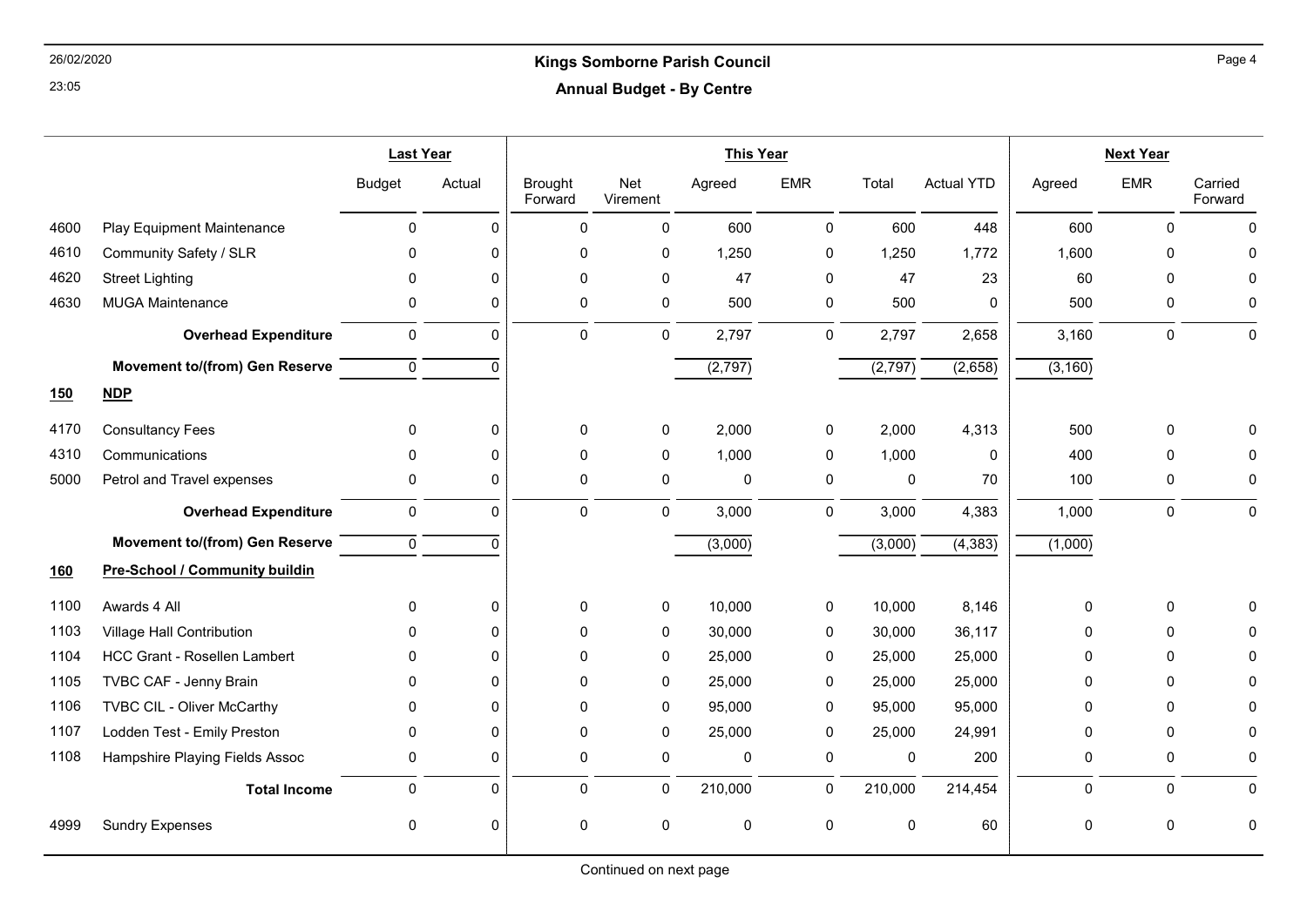### 26/02/2020 Kings Somborne Parish Council Annual Budget - By Centre

|            |                                       | <b>Last Year</b> |             | <b>This Year</b>          |                 |             |             |              | <b>Next Year</b>  |              |              |                    |
|------------|---------------------------------------|------------------|-------------|---------------------------|-----------------|-------------|-------------|--------------|-------------------|--------------|--------------|--------------------|
|            |                                       | <b>Budget</b>    | Actual      | <b>Brought</b><br>Forward | Net<br>Virement | Agreed      | <b>EMR</b>  | Total        | <b>Actual YTD</b> | Agreed       | <b>EMR</b>   | Carried<br>Forward |
| 8010       | Groundworks                           | $\mathbf 0$      | $\Omega$    | $\Omega$                  | 0               | 33,600      | $\mathbf 0$ | 33,600       | 37,729            | $\mathbf{0}$ | $\mathbf{0}$ | $\mathbf{0}$       |
| 8020       | Fences                                | $\Omega$         | 0           | 0                         | 0               | 5,763       | $\pmb{0}$   | 5,763        | 4,225             | $\mathbf 0$  | $\mathbf 0$  | $\Omega$           |
| 8030       | Decks and Ramps                       | 0                | $\Omega$    | 0                         | 0               | 26,104      | 0           | 26,104       | 30,785            | $\mathbf{0}$ | $\mathbf{0}$ | $\Omega$           |
| 8040       | <b>Other Costs</b>                    | 0                | $\Omega$    | 0                         | 0               | 36,129      | 0           | 36,129       | 25,369            | $\Omega$     | $\mathbf 0$  | $\Omega$           |
| 8041       | Other Costs contingency               | $\mathbf{0}$     | $\Omega$    | 0                         | $\mathbf 0$     | 0           | $\pmb{0}$   | $\mathbf 0$  | $\mathbf 0$       | 1,000        | $\mathbf{0}$ | $\Omega$           |
| 8050       | <b>Building Costs</b>                 | $\mathbf 0$      | $\Omega$    | 0                         | 0               | 125,404     | 0           | 125,404      | 132,952           | $\mathbf 0$  | 0            | 0                  |
|            | <b>Overhead Expenditure</b>           | $\mathsf 0$      | $\mathbf 0$ | $\boldsymbol{0}$          | 0               | 227,000     | 0           | 227,000      | 231,119           | 1,000        | $\mathbf 0$  | $\mathbf 0$        |
|            | 160 Net Income over Expenditure       | $\mathbf 0$      | 0           | 0                         | 0               | $-17,000$   | 0           | $-17,000$    | $-16,665$         | $-1,000$     | $\mathbf 0$  | 0                  |
| 6000       | plus Transfer from EMR                | $\mathbf 0$      | $\Omega$    | $\Omega$                  | $\mathbf 0$     | 0           | $\mathbf 0$ | $\mathbf 0$  | 169,476           | $\mathbf{0}$ | $\mathbf{0}$ | 0                  |
| 6001       | less Transfer to EMR                  | 0                | 0           | 0                         | 0               | 0           | $\pmb{0}$   | $\pmb{0}$    | 152,476           | 0            | 0            | 0                  |
|            | <b>Movement to/(from) Gen Reserve</b> | $\overline{0}$   | $\Omega$    |                           |                 | (17,000)    |             | (17,000)     | 335               | (1,000)      |              |                    |
| <u>170</u> | <b>Minibus Account</b>                |                  |             |                           |                 |             |             |              |                   |              |              |                    |
| 2001       | Minibus Income                        | 0                | 0           | $\mathbf 0$               | $\pmb{0}$       | 0           | $\pmb{0}$   | $\pmb{0}$    | 756               | 500          | $\mathbf 0$  | $\mathbf 0$        |
|            | <b>Total Income</b>                   | $\mathbf 0$      | $\Omega$    | $\Omega$                  | 0               | $\mathbf 0$ | $\mathbf 0$ | $\mathbf 0$  | 756               | 500          | $\mathbf 0$  | $\mathbf 0$        |
| 2000       | Over 50s Bus account payment          | 0                | 0           | 0                         | 0               | 0           | 0           | 0            | 1,311             | 1,500        | 0            | 0                  |
|            | <b>Overhead Expenditure</b>           | $\mathbf 0$      | $\mathbf 0$ | 0                         | 0               | 0           | $\pmb{0}$   | 0            | 1,311             | 1,500        | 0            | $\pmb{0}$          |
|            | 170 Net Income over Expenditure       | $\mathbf 0$      | $\Omega$    | 0                         | 0               | 0           | 0           | $\pmb{0}$    | $-555$            | $-1,000$     | $\mathbf 0$  | 0                  |
| 6000       | plus Transfer from EMR                | 0                | $\Omega$    | 0                         | 0               | 0           | $\mathbf 0$ | $\mathbf 0$  | 1,311             | $\mathbf 0$  | $\mathbf 0$  | $\Omega$           |
| 6001       | less Transfer to EMR                  | 0                | $\Omega$    | $\Omega$                  | $\Omega$        | 0           | $\Omega$    | 0            | 756               | $\mathbf{0}$ | $\mathbf{0}$ | 0                  |
|            | <b>Movement to/(from) Gen Reserve</b> | $\mathbf 0$      | $\Omega$    |                           |                 | 0           |             | $\mathbf{0}$ | $\Omega$          | (1,000)      |              |                    |
|            |                                       |                  |             |                           |                 |             |             |              |                   |              |              |                    |